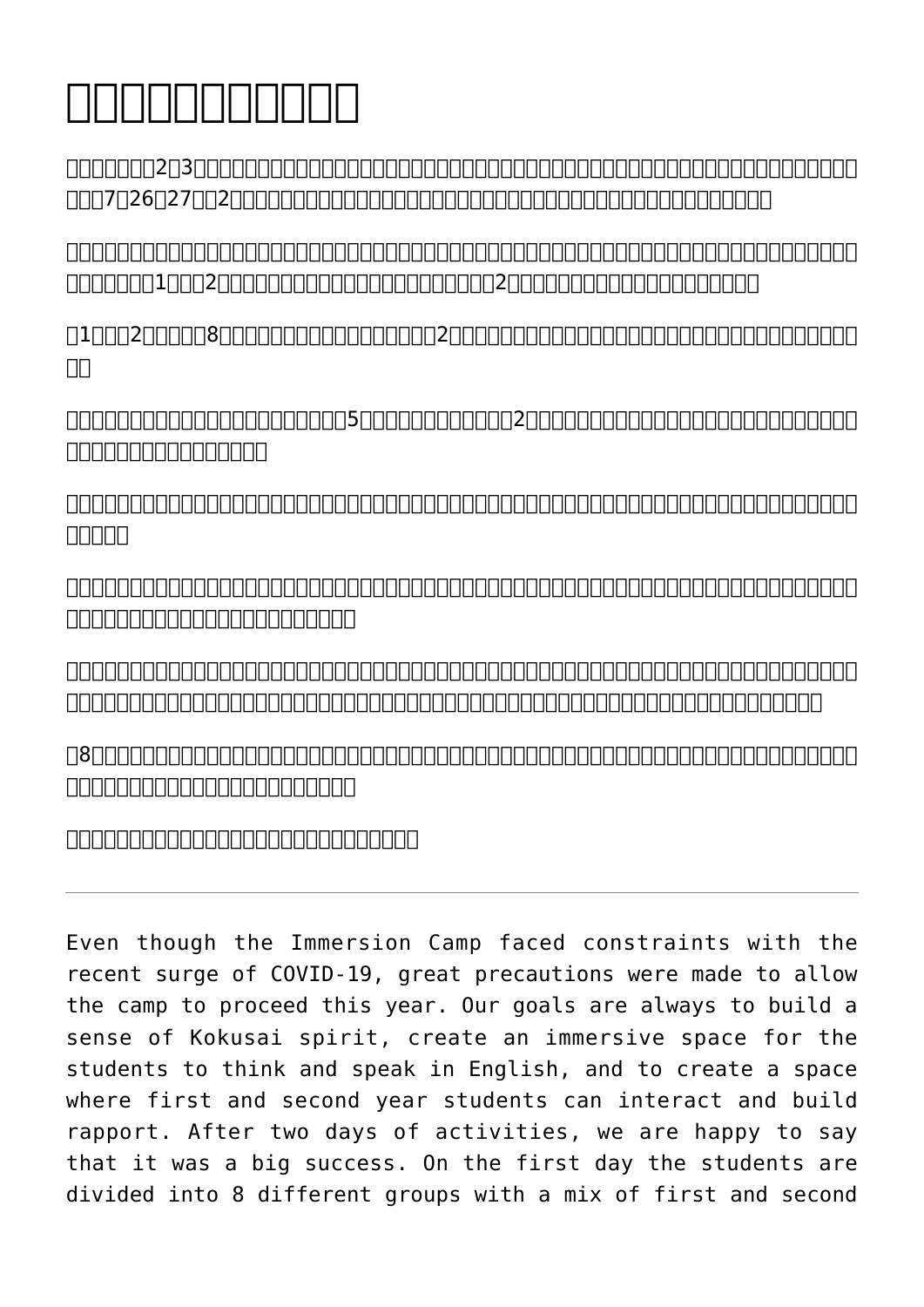year students, over the two days the students take part in a variety of activities to achieve the goals of the event. Some of the highlights of this year's camps were a 5 minute skit written and acted out by each team.

Another highlight was the mini research seminar where the second year students do poster presentations of their research carried out in their presentation class. This year showcased some of the best research ever seen in the immersion camp with research topics including invasive species, the future of nuclear energy in Japan, and endangered species. Debates were also a highlight of this year year's immersion camp, where different teams have to debate various social topics with teams awarded points based on the critical thinking, evidence and English used.

Finally, this year we were fortunate enough to have a guest lecturer, Dr Subir Kumar Biswas from Kyoto University who gave a scintillating lecture on his research into sustainable technology. The second year students found this an insightful lecture that exemplified real world challenges facing worldclass research into achieving sustainable solutions. All the teachers had a great time being involved in the organization of the event and are very proud of the achievements of all the students. The teachers are already looking forward to the planning of next year's Immersion Camp!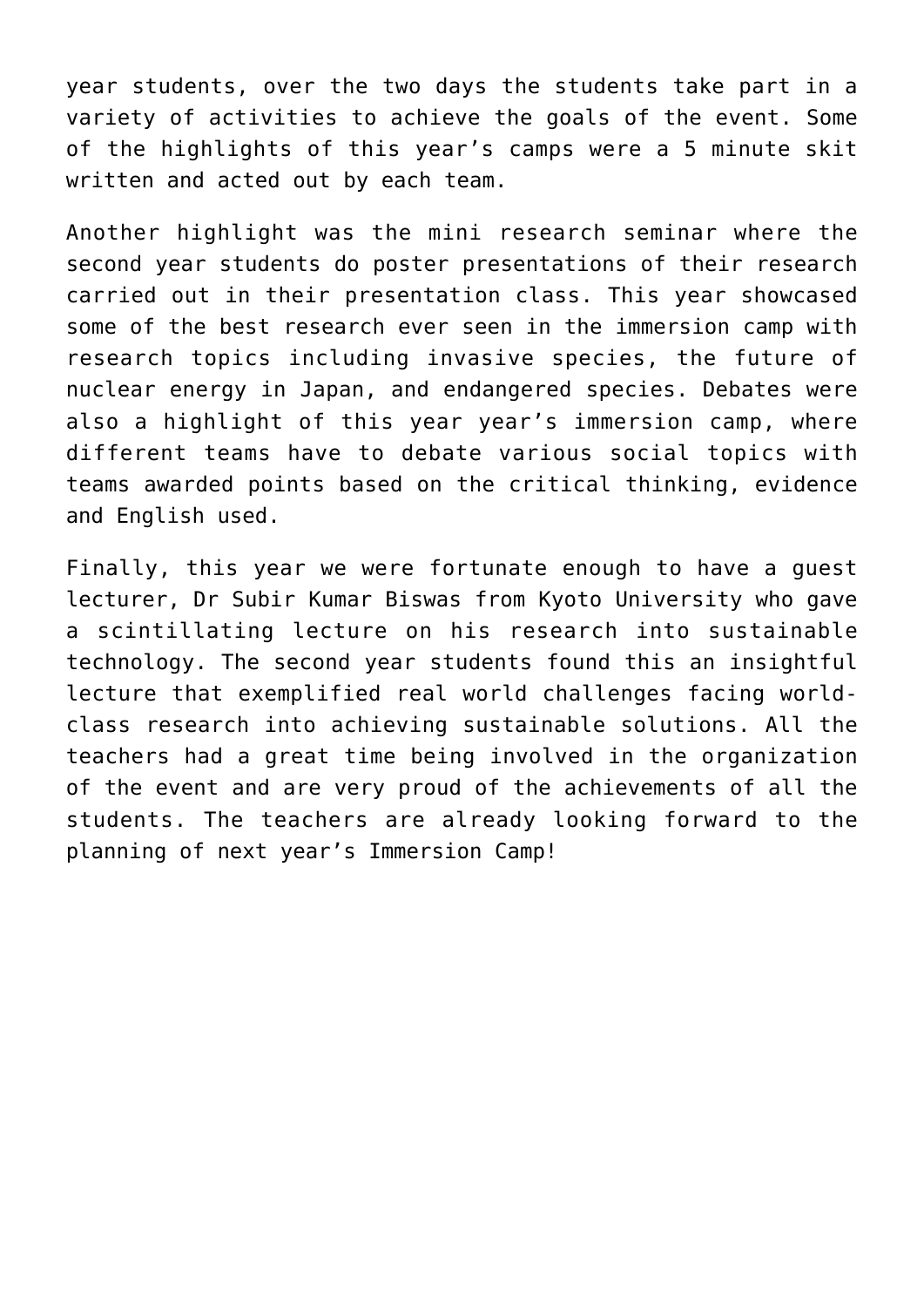



 $\blacksquare$